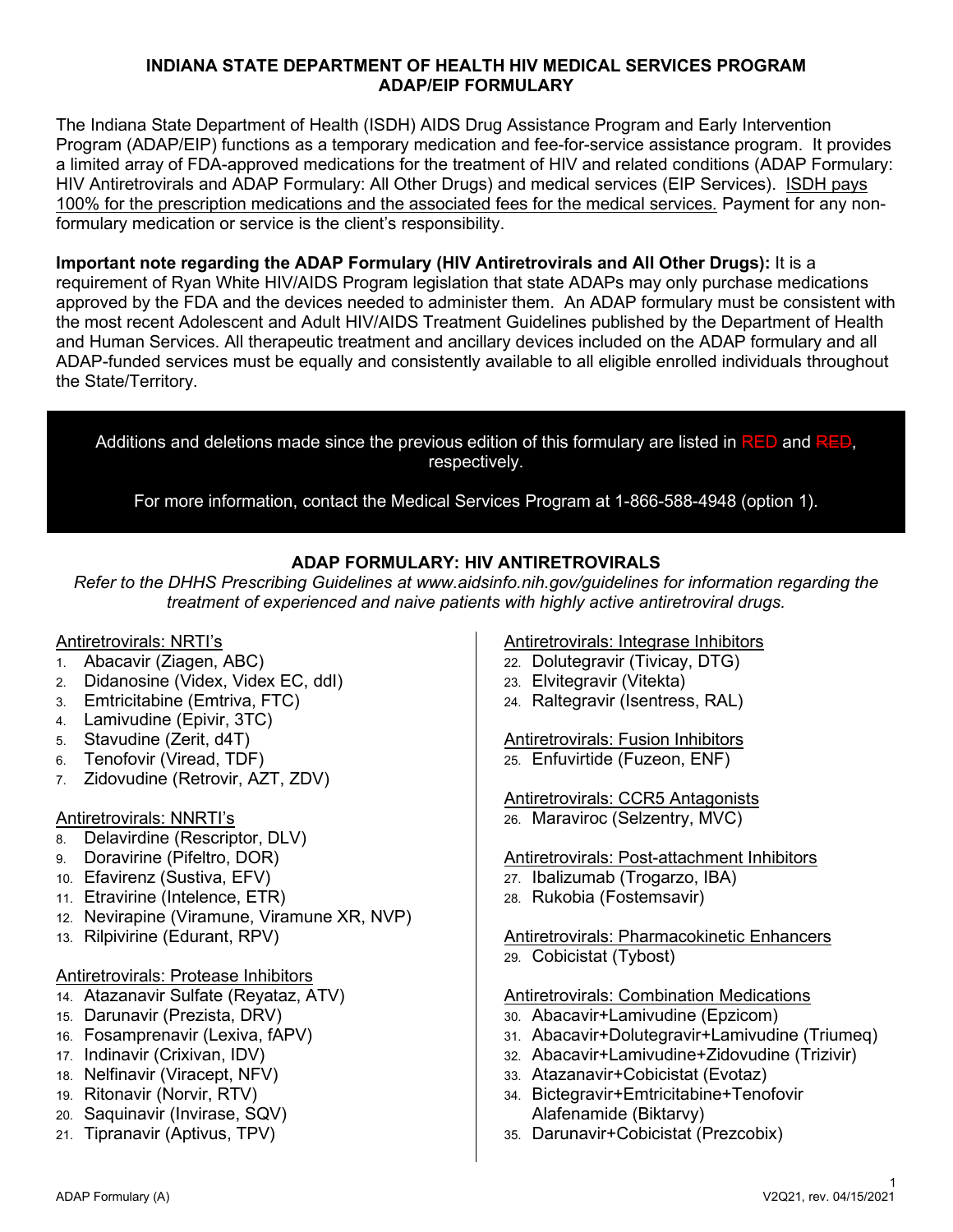- 36. Darunavir+Cobicistat+Emricitabine+Tenofovir Alafenamide (Symtuza)
- 37. Dolutegravir+Lamivudine (Dovato)
- 38. Dolutegravir+Rilpivirine (Juluca)
- 39. Doravirine+Lamivudine+Tenofovir Disoproxil Fumarate (Delstrigo)
- 40. Efavirenz+Emtricitabine+Tenofovir Disoproxil Fumarate (Atripla)
- 41. Efavirenz+Lamivudine+Tenofovir Disoproxil Fumarate (Symfi, Symfi Lo)
- 42. Cobicistat+Elvitegravir+Emtricitabine+ Tenofovir Alafenamide (Genvoya)
- 43. Cobicistat+Elvitegravir+Emtricitabine+Tenofovir Disoproxil Fumarate (Stribild)
- 44. Emtricitabine+Rilpivirine+Tenofovir Alafenamide (Odefsey)
- 45. Emtricitabine+Rilpivirine+Tenofovir Disoproxil Fumarate (Complera)
- 46. Emtricitabine+Tenofovir Alafenamide (Descovy)
- 47. Emtricitabine+Tenofovir Disoproxil Fumarate (Truvada)
- 48. Lamivudine+Tenofovir Disoproxil Fumarate (Cimduo, Temixys)
- 49. Lamivudine+Zidovudine (Combivir)
- 50. Lopinavir+Ritonavir (Kaletra, LPV/RTV)
- 51. Cabotegravir+Rilpivirine (Cabenuva)

# **ADAP FORMULARY: ALL OTHER DRUGS**

*Generics are preferred. Branded medications must be pre-approved prior to each fill by ISDH.* 

#### Antibiotics

- 52. Amoxicillin (Amoxil)
- 53. Amoxicillin+Clavulanate Acid (Augmentin)
- 54. Atovaquone (Mepron)
- 55. Azithromycin (Zithromax)
- 56. Ceftriaxone (Rocephin)
- 57. Cephalexin (Keflex)
- 58. Chlorhexidine Gluconate (Peridex)
- 59. Ciprofloxacin (Cipro)
- 60. Ciprofloxacin+dexamethasone (Ciprodex)
- 61. Clarithromycin (Biaxin, Biaxin XL)
- 62. Clindamycin (Clindagel, Evoclin, ClindaMax)
- 63. Diaminodiphenylsulfone (Dapsone)
- 64. Doxycycline (Vibramycin)
- 65. Ethambutol (Myambutol)
- 66. Fidaxomicin (Dificid)
- 67. Isoniazid, INH
- 68. Levofloxacin (Levaquin)
- 69. Moxifloxacin (Avelox)
- 70. Mupirocin (Bactroban) *TOPICAL ONLY*
- 71. Nitrofurantoin (Macrobid)
- 72. Penicillin G Benzathine (Bicillin L-A)
- 73. Penicillin VK *TABLET ONLY*
- 74. Pentamidine (Nebupent)
- 75. Pyrimethamine (Daraprim)
- 76. Rifabutin (Mycobutin)
- 77. Rifampin (Rifadin)
- 78. Sulfadiazine (Microsulfon)
- 79. Suprax (Cefixime)
- 80. Trimethoprim+Sulfamethoxazole (Septra, Bactrim, TMP/SMZ)
- 81. Vancomycin (Vancocin) *ORAL ONLY*

# Antifungals

- 82. Clotrimazole (Mycelex, Gyne-Lotrimin) *TROCHES, VAGINAL CREAM, OR TABLETS*
- 83. Fluconazole (Diflucan)
- 84. Flucytosine (Ancobon)
- 85. Fluocinonide (Lidex)
- 86. Itraconazole (Sporanox) *SOLUTION AND CAPSULES*
- 87. Ketoconazole (Nizoral) *CREAM AND SHAMPOO*
- 88. Mary's Magic Mouthwash
- 89. Metronidazole (Flagyl)
- 90. Nystatin (Mycostatin) *LIQUID, CREAM, OR TABLETS*
- 91. Terbinafine (Lamisil)
- 92. Voriconazole (Vfend)

# Antivirals

- 93. Acyclovir (Zovirax) *ORAL OR TOPICAL*
- 94. Entecavir (Baraclude)
- 95. Oseltamivir (Tamiflu)
- 96. Ribavirin (Copegus)
- 97. Tenofovir alafenamide (Vemlidy, TAF)
- 98. Valacyclovir (Valtrex)
- 99. Valganciclovir (Valcyte) *ORAL ONLY*

# Cardiovascular Management

- 100. Amlodipine (Norvasc)
- 101. Apixaban (Eliquis)
- 102. Atorvastatin (Lipitor)
- 103. Carvedilol (Coreg)
- 104. Clonidine (Catapres)
- 105. Clopidogrel (Plavix)
- 106. Digoxin (Lanoxin, Digitek)
- 107. Fenofibrate (Tricor)
- 108. Furosemide (Lasix)
- 109. Gemfibrozil (Lopid)
- 110. Hydrochlorothiazide (Microzide, HCTZ)
- 111. Isosorbide Dinitrate (Isordil)
- 112. Isosorbide Mononitrate (Imdur)
- 113. Labetalol (Trandate, Normodyne)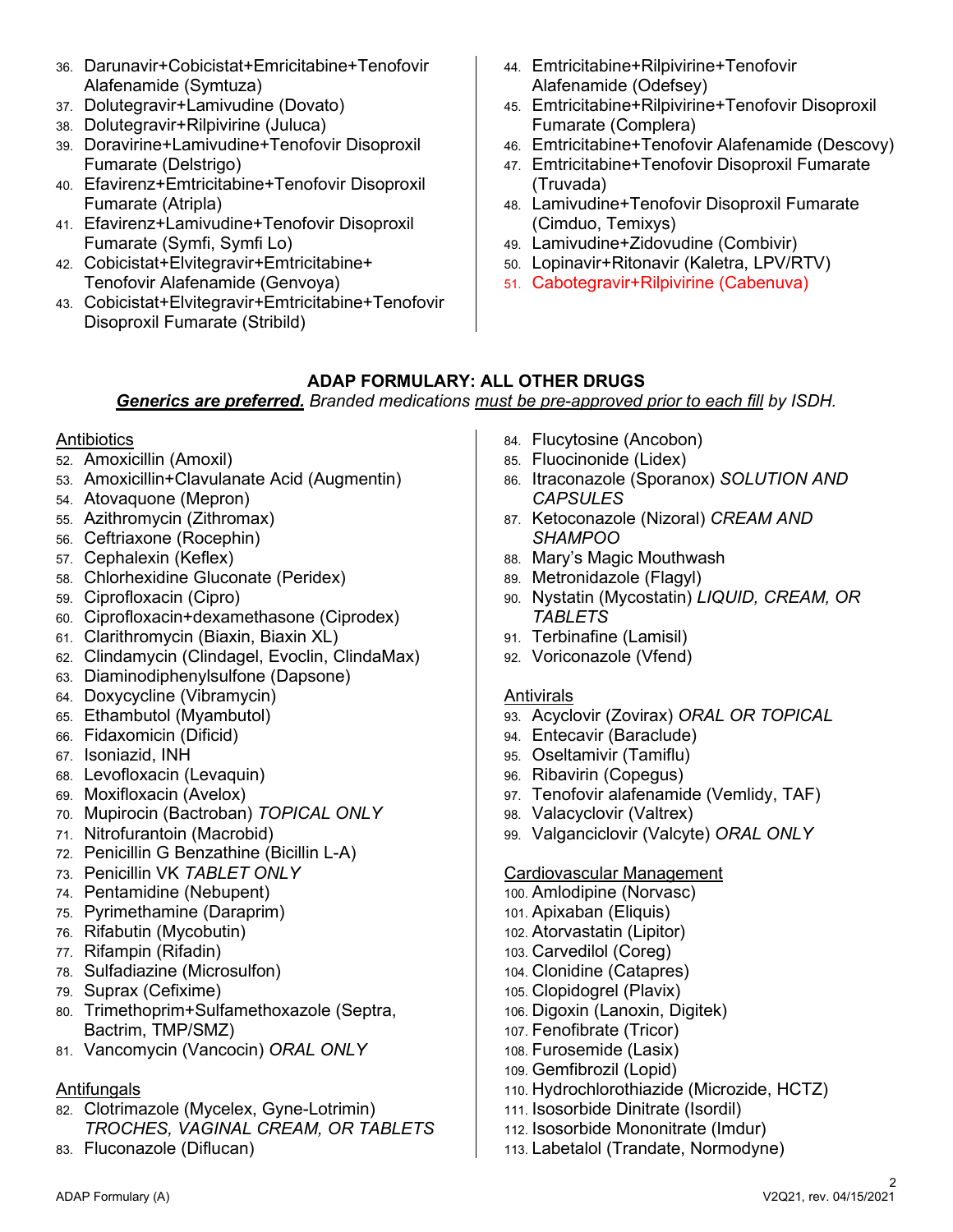- 114. Lisinopril (Prinivil, Zestril)
- 115. Lisinopril/Hydrochlorothiazide (Zestoretic)
- 116. Losartan (Cozaar)
- 117. Methyldopa (Aldomet)
- 118. Metoprolol (Lopressor, Toprol XL)
- 119. Nifedipine (Adalat CC, Procardia)
- 120. Nitroglycerin (Nitro-Bid, Nitro-Dur, Nitrostat, Nitrolingual)
- 121. Omega-3-Acid Ethyl Esters (Lovaza)
- 122. Pravastatin (Pravachol)
- 123. Spironolactone (Aldactone)
- 124. Warfarin (Coumadin)

#### Chemical Dependency

- 125. Acamprosate (Campral)
- 126. Buprenorphine+Naloxone (Suboxone)
- 127. Disulfiram (Antabuse)
- 128. Naltrexone (ReVia, Depade, Vivitrol)
- 129. Nicotine Patches (Nicoderm CQ) *MAX 14 PATCHES PER DISPENSE*
- 130. Varenicline (Chantix)

# Diabetes Management/Endocrinology

- 131. Accu Check Aviva Test Strips
- 132. Accu Check Fastclix Lancets
- 133. Accu Check Guide Test Strips
- 134. Accu Chek Freestyle Lite Meter
- 135. Accu Chek Guide Meter
- 136. Conjugated Estrogen (Premarin)
- 137. Diabetic Alcohol Swabs (any brand) *MAX \$2 PER 100 CT BOX*
- 138. Diabetic Pen Needles *BD ONLY*
- 139. Diabetic Syringes *BD ONLY*
- 140. Empagliflozin (Jardiance)
- 141. Estradiol, Delestrogen
- 142. Ethinyl estradiol norethindrone (Loestrin)
- 143. Ethinyl estradiol norgestimate (Ortho Tri-Cyclen Lo)
- 144. Finasteride (Proscar)
- 145. Freestyle Lancets
- 146. Freestyle Lite Test Strips
- 147. Glipizide (Glucotrol, Glucotrol XL)
- 148. Glyburide (Diabeta, Glynase)
- 149. Insulin Detemir (Levemir)
- 150. Insulin Glargine (Lantus)
- 151. Insulin Lispro (Humalog)
- 152. Insulin NPH/Insulin Regular (Humulin 70/30, Novolin 70/30)
- 153. Levothyroxine (Levoxyl, Synthroid)
- 154. Medroxyprogesterone (Provera)
- 155. Metformin (Glucophage, Glucophade XR, Fortamet)
- 156. Methylprednisolone (Medrol)
- 157. Norethindrone (Aygestin, Camila, Errin, Incassia, Jolivette, Ortho Micronor, Tulana)
- 158. Pioglitazone (Actos)
- 159. Precision Xtra Test Strips
- 160. Prednisolone (Orapred)
- 161. Prednisone (Sterapred)
- 162. Progesterone
- 163. Semaglutide (Ozempic)
- 164. Sitagliptin (Januvia)
- 165. Softclix Lancets
- 166. Tamsulosin (Flomax)
- 167. Testosterone (Androderm, Androgel, Testim) *TOPICAL AND INJECTABLE ONLY*

# Gastrointestinal Care

- 168. Dicyclomine (Bentyl)
- 169. Diphenoxylate+Atropine (Lomotil)
- 170. Docusate Sodium (Colace)
- 171. Esomeprazole (Nexium)
- 172. Famotidine (Pepcid)
- 173. Loperamide (Imodium)
- 174. Omeprazole (Prilosec)
- 175. Ondansetron (Zuplenz, Zofran, Zofran ODT)
- 176. Pantoprazole (Protonix)
- 177. Polyethylene Glycol (Miralax)
- 178. Prochlorperazine (Compazine)
- 179. Promethazine (Phenergan)
- 180. Ranitidine (Zantac)

# Hepatitis C Management

- 181. Glecaprevir+Pibrentasvir (Mavyret)
- 182. Ledipasvir +Sofosbuvir (Harvoni)
- 183. Ribavirin (Copegus)
- 184. Sofosbuvir (Sovaldi)
- 185. Velpatasvir+Sofosbuvir (Epclusa)
- 186. Velpatasvir+Sofosbuvir+Voxilaprevir (Vosevi)

# Insomnia Management

187. Doxepin (Silenor, Sinequan) 188. Hydroxyzine (Atarax, Vistaril) 189. Temazepam (Restoril) 190. Trazodone (Desryl) 191. Zolpidem (Ambien)

# Neurologic/Psychiatric Management

192. Alprazolam (Xanax) 193. Amitriptyline (Elavil) 194. Aripiprazole (Abilify) 195. Bupropion (Wellbutrin, Zyban) 196. Buspirone (BuSpar) 197. Carbamazepine (Tegretol) 198. Citalopram (Celexa) 199. Clonazepam (Klonopin) 200. Desipramine (Norpramine) 201. Duloxetine (Cymbalta) 202. Escitalopram (Lexapro) 203. Fluoxetine (Prozac) 204. Lamotrigine (Lamictal) 205. Levetiracetam (Keppra)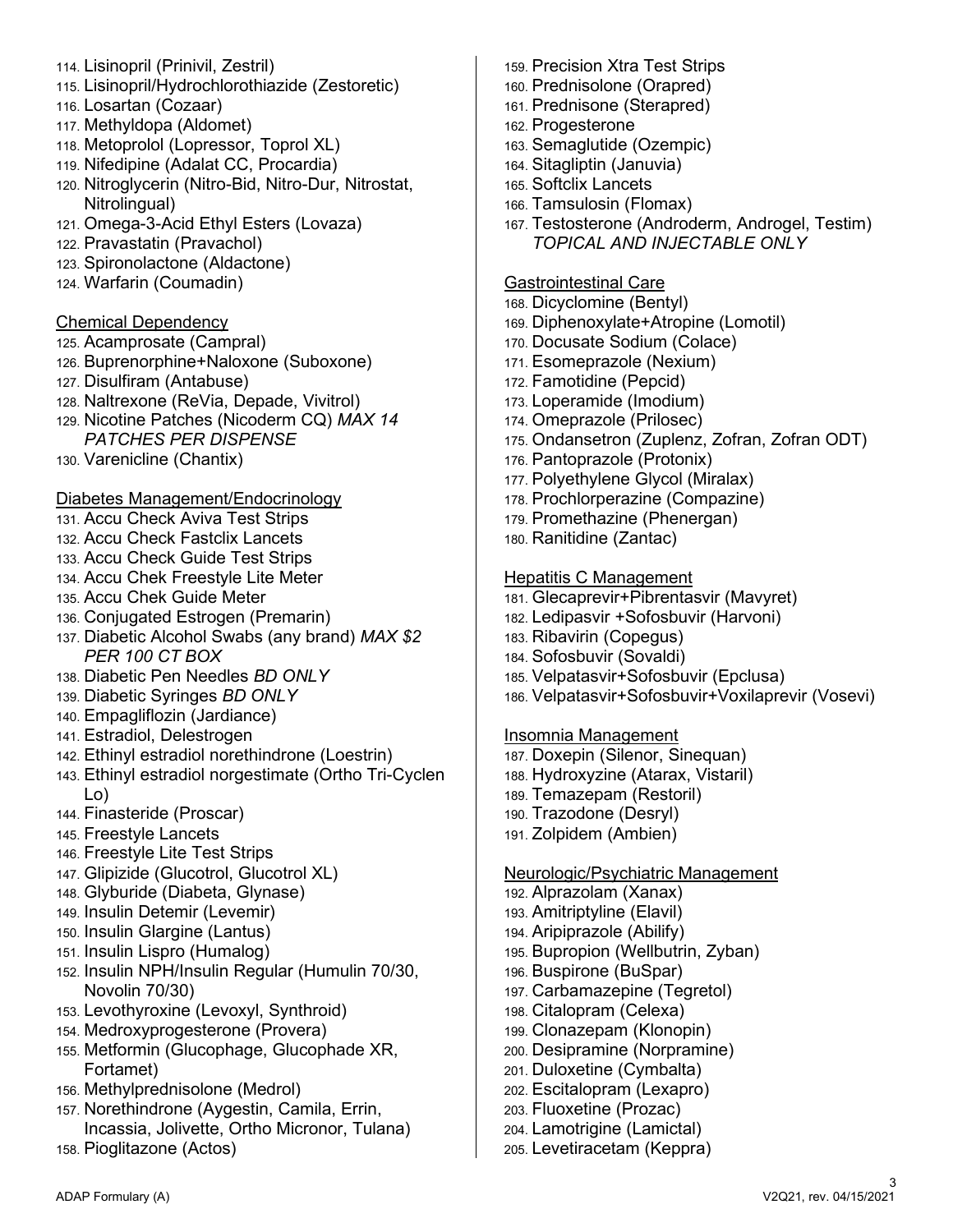206. Lithium (Eskalith, Lithobid) 207. Lorazepam (Ativan) 208. Mirtazapine (Remeron) 209. Nortriptyline (Pamelor) 210. Olanzapine (Zyprexa) 211. Oxcarbazepine (Trileptal) 212. Paliperidone (Invega) *ORAL ONLY* 213. Paroxetine (Paxil) 214. Phenobarbital (Solfoton) 215. Phenytoin (Dilantin) 216. Quetiapine (Seroquel) 217. Risperidone (Risperdal) 218. Ropinirole (Requip) 219. Sertraline (Zoloft) 220. Sumatriptan (Imitrex) 221. Topiramate (Topamax) 222. Valproate (Depakote, Depakote ER) 223. Venlafaxine (Effexor, Effexor XR) 224. Ziprasidone Hydrochloride (Geodon) Pain Management 225. Acetaminophen (Tylenol) 226. Acetaminophen+Codeine (Tylenol 3) 227. Acetaminophen+Hydrocodone (Vicodin, Norco; 2.5/325mg, 5/325mg, 7.5/325mg, 10/325mg) *MAX 8 TABS PER DAY* 228. Acetaminophen+Oxycodone (Percocet; 2.5/325mg, 5/325, 7.5/325, 10/325mg) *MAX 8 TABS PER DAY* 229. Aspirin (Ecotrin, Fasprin, Rugby) 230. Cyclobenzaprine (Flexeril) 231. Diclofenac (Voltaren, Cambia, Solaraze) 232. Gabapentin (Neurontin) 233. Ibuprofen (Motrin) 234. Meloxicam (Mobic) 235. Morphine Sulfate (MSIR, MS Contin) 236. Naproxen (Naprosyn) 237. Oxycodone (Roxicodone, Oxycontin, OxyIR) 238. Pregabalin (Lyrica) 239. Tramadol (Ultram)

Respiratory/Allergy Management

| 240. Albuterol (ProAir, Ventolin) HFA                                               |
|-------------------------------------------------------------------------------------|
| <b>FORMULATION ONLY</b>                                                             |
| 241. Beclomethasone (QVAR)                                                          |
| 242. Budesonide+Formoterol (Symbicort)                                              |
| 243. Cetirizine (Zyrtec)                                                            |
| 244. Diphenhydramine (Benadryl)                                                     |
| 245. Flunisolide (Aerobid, Aerospan)                                                |
| 246. Fluticasone Furoate+Vilanterol (Breo Ellipta)<br>247. Fluticasone NS (Flonase) |
| 248. Hydroxyzine (Vistaril, Atarax)                                                 |
| 249. Ipratropium+Albuterol (Combivent)                                              |
| 250. Loratadine (Claritin)                                                          |
| 251. Montelukast Sodium (Singulair)                                                 |
| 252. Tiotropium (Spiriva)                                                           |
| 253. Triamcinolone Acetonide (Nasacort AQ)                                          |
| 254. Umeclidinium (Incruse Ellipta)                                                 |
| 255. Umeclidinium+Vilanterol (Anoro Ellipta)                                        |
|                                                                                     |
| <b>Miscellaneous</b>                                                                |
| 256. Alendronate (Fosamax)                                                          |
| 257. Allopurinol (Aloprim, Zyloprim)                                                |
| 258. Benzonatate (Tessalon Perles)                                                  |
| 259. Betamethasone (Diprolene) TOPICAL ONLY                                         |
| 260. Clobetasol                                                                     |
| 261. Dronabinol (Marinol)                                                           |
| 262. Ferrous Sulfate                                                                |
| 263. Flucelvax                                                                      |
| <sub>264.</sub> Folic Acid                                                          |
| 265. Hydrocortisone TOPICAL ONLY                                                    |
| 266. Imiquimod (Aldara)                                                             |
| 267. Leucovorin                                                                     |
| 268. Permethrin (Elimite)                                                           |
| 269. Polysaccharide Iron Complex (Ferrex 150,                                       |
| Niferex 150 Forte)                                                                  |
| 270. Prenatal Vitamin                                                               |
| 271. Prenatal Vitamin plus Low Iron                                                 |
| 272. Pyridoxine (Vitamin B6)                                                        |
| 273. Triamcinolone TOPICAL ONLY                                                     |
| 274. Vitamins                                                                       |
| <b>Laboratory Studies</b>                                                           |
|                                                                                     |

276. NS5A Resistance Testing 87902 277. PT/INR 85610, 85611

275. Human Chorionic Gonadotropin (HCG) 004416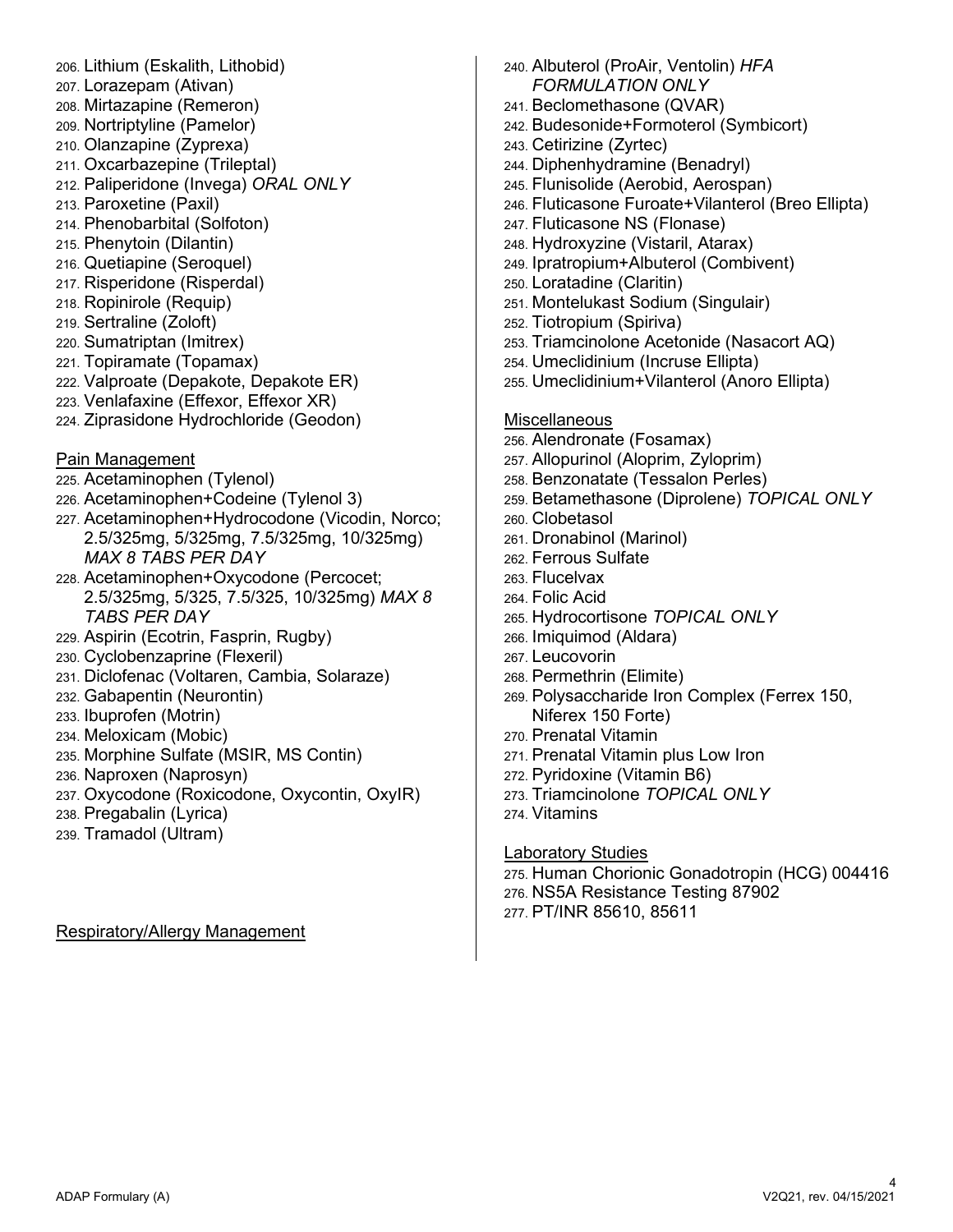#### **EIP SERVICES: FEE-FOR-SERVICE**

*It is a requirement of Ryan White HIV/AIDS Program legislation that all services must be provided in an outpatient setting and be related to the provision of their HIV care. A client's public (Medicare, Medicaid) or private insurance should be billed prior to requesting reimbursement from ISDH for the services included below, as the Ryan White HIV/AIDS Program must be the payor of last resort.*

| <b>SERVICE DESCRIPTION</b>     | <b>CPT/HCPCS CODE</b>                                                                                      | <b>REVENUE CODE</b> |
|--------------------------------|------------------------------------------------------------------------------------------------------------|---------------------|
|                                | <b>EVALUATION &amp; MANAGEMENT</b>                                                                         |                     |
|                                | The codes listed below are also acceptable as a telemedicine e-visit by adding a modifier "95" to the code |                     |
|                                | listed.                                                                                                    |                     |
| <b>Office/Outpatient Visit</b> | 99201-99205, 99211-99215,                                                                                  | 0510-0529           |
|                                | 99241-99245 99395                                                                                          |                     |
| Telephone E/M Visit            | 99441, 99442, 99443                                                                                        |                     |
|                                | <b>MEDICINE</b>                                                                                            |                     |
| <b>MENTAL HEALTH</b>           |                                                                                                            |                     |
| Diagnostic interview           | 90791-90792                                                                                                |                     |
| Pharmacology management        | 90863                                                                                                      |                     |
| Psychotherapy                  | 90832-90834, 90836-90838, 90785                                                                            |                     |
| Testing                        | 96101-96103, 96105, 96110, 96111, 96116                                                                    |                     |
| <b>VISION</b>                  |                                                                                                            |                     |
| Exam                           | 92002, 92004, 92012, 92014                                                                                 |                     |
| <b>Fundus A Scan Biometry</b>  | 76519                                                                                                      |                     |
| Glaucoma Screening             | 92140                                                                                                      |                     |
|                                | G0117-8                                                                                                    |                     |
| Nerve Fiber Scan               | 92133-92134                                                                                                |                     |
| Refraction                     | 92015                                                                                                      |                     |
| <b>OTHER</b>                   |                                                                                                            |                     |
| Injection, Immune Globulin     | 90281,                                                                                                     | 0636                |
|                                | J1460, J1560                                                                                               |                     |
| Therapeutic, prophylactic, or  | 96372                                                                                                      | 0636                |
| diagnostic injection,          |                                                                                                            |                     |
| subcutaneous (SQ) or           |                                                                                                            |                     |
| intramuscular (IM)             |                                                                                                            |                     |
| Pentamidine, inhalation        | 94642, 94644, 94645, 94664,                                                                                | 0410-0412           |
| solution                       | J2545                                                                                                      | 0636                |
| <b>VACCINES, TOXOIDS</b>       |                                                                                                            |                     |
| Administration                 | 90460-90461, 90471-90474,                                                                                  | 0770-0779           |
|                                | G0008-G0010, S0195                                                                                         |                     |
| Diphtheria, Tetanus, Acellular | 90715, 90698, 90723                                                                                        | 0770-0779           |
| Pertussis, Haemophilus         |                                                                                                            |                     |
| Influenzae Type b and Polio    |                                                                                                            |                     |
| <b>Hepatitis A</b>             | 90632-90634                                                                                                | 0770-0779           |
| Hepatitis A/B                  | 90636                                                                                                      | 0770-0779           |
| <b>Hepatitis B</b>             | 90740, 90743, 90744, 90746, 90747                                                                          | 0770-0779           |
| Hepatitis B/ Haemophilus       | 90748                                                                                                      | 0770-0779           |
| Influenzae Type b              |                                                                                                            |                     |
| Human Papillomavirus (HPV)     | 87624, 90649, 90650, 90651, 90471, 90472                                                                   |                     |
| Influenza                      | 90645-90648, 90655-90658, 90660, 90685-                                                                    | 0770-0779           |
|                                | 90688, 90674, 90682                                                                                        |                     |
| <b>Mumps</b>                   | 90704                                                                                                      | 0770-0779           |
| Measles                        | 90705                                                                                                      | 0770-0779           |
| MMR (not MMRV)                 | 90707                                                                                                      | 0770-0779           |
| Measles/Rubella                | 90708                                                                                                      | 0770-0779           |
| Meningococcal A/C/Y            | 90733, 90734                                                                                               | 0770-0779           |
| Pneumococcal                   | 90670,90732                                                                                                | 0770-0779           |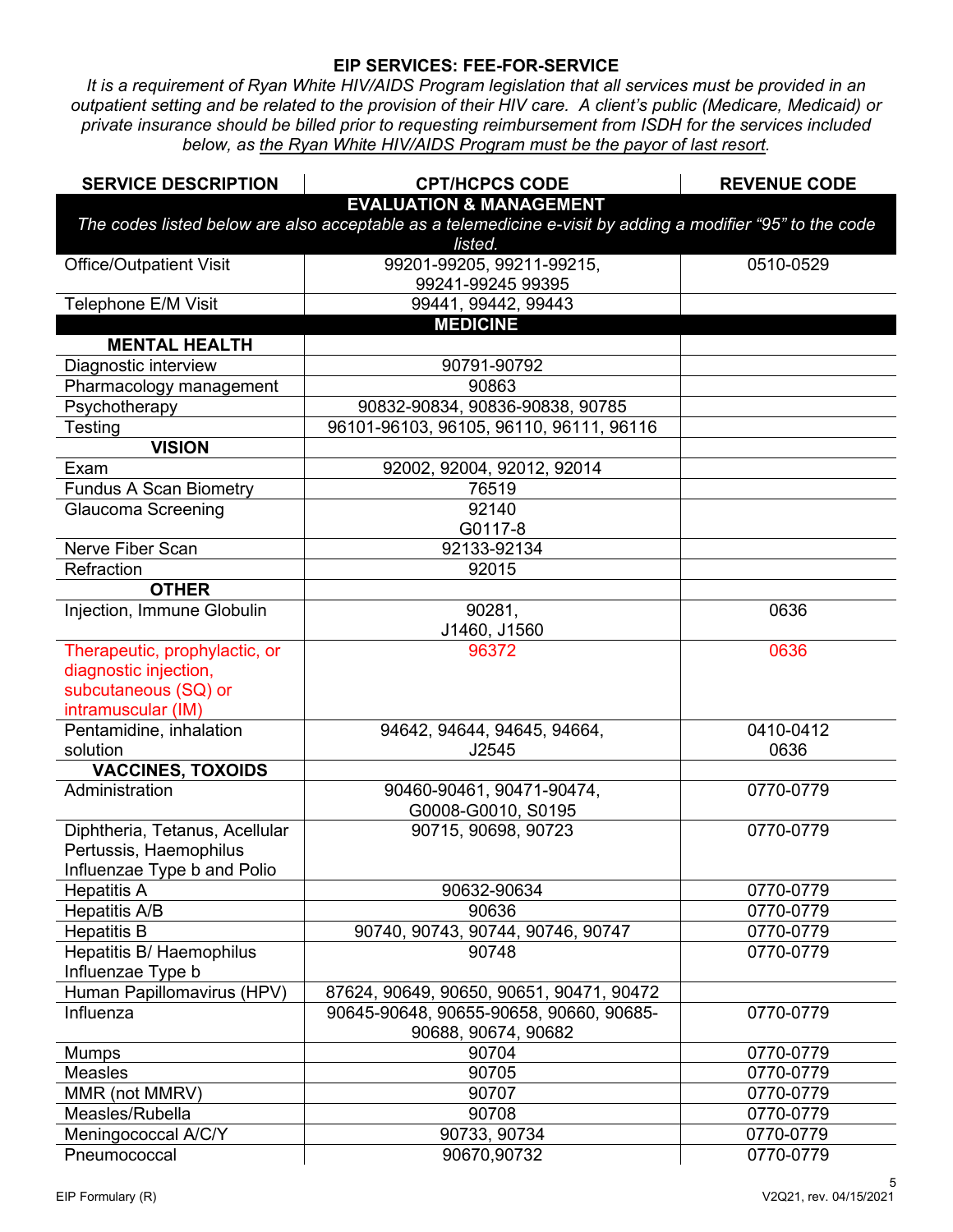| Polio                                           | 90712, 90713                                                                                                           | 0770-0779              |
|-------------------------------------------------|------------------------------------------------------------------------------------------------------------------------|------------------------|
| Rubella                                         | 90706                                                                                                                  | 0770-0779              |
| Shingles                                        | 90750                                                                                                                  | 0770-0779              |
| Td                                              | 90714                                                                                                                  | 0770-0779              |
| Varicella                                       | 90716                                                                                                                  | 0770-0779              |
|                                                 | <b>PATHOLOGY &amp; LABORATORY</b>                                                                                      |                        |
| <b>Acute Hepatitis</b>                          | 80074                                                                                                                  | 0300-0309              |
| Amylase                                         | 82150                                                                                                                  | 0300-0309              |
| <b>Basic Metabolic</b>                          | 80048                                                                                                                  | 0300-0309              |
| <b>Comprehensive Metabolic</b>                  | 80053                                                                                                                  | 0300-0309              |
| Creatine kinase                                 | 82550, 82552-82554                                                                                                     | 0300-0309              |
| Fibrospect, Fibrosure                           | 83883, 83520, 82397, 550123                                                                                            |                        |
| <b>General Health Panel</b>                     | 80050                                                                                                                  | 0300-0309              |
| Glucose                                         | 82947, 82948, 82950-82953, 82955, 82960,<br>82962                                                                      | 0300-0309              |
| Hemoglobin A1C                                  | 83036                                                                                                                  | 0300-0309              |
| <b>Hepatic Function</b>                         | 80076                                                                                                                  | 0300-0309              |
| HLA-B*5701 (Abacavir                            | 81381                                                                                                                  | 0300-0309              |
| hypersensitivity)                               |                                                                                                                        |                        |
| Lactate dehydrogenase                           | 83615, 83625                                                                                                           | 0300-0309              |
| Lipase                                          | 83690                                                                                                                  | 0300-0309              |
| Lipid                                           | 80061                                                                                                                  | 0300-0309              |
| Urinalysis                                      | 81000-81003, 81005, 81007, 81015,<br>81020, 81025, 81050                                                               | 0300-0309              |
| Testosterone (free and total)                   | 84402, 84403                                                                                                           | 0300-0309              |
| <b>Thyroid Stimulating Hormone</b>              | 84443                                                                                                                  | 0300-0309              |
| Venipuncture                                    | 36400, 36405, 36406, 36410,                                                                                            | 0300-0309              |
|                                                 | 36415, 36416, 36420, 36425                                                                                             |                        |
|                                                 |                                                                                                                        |                        |
| <b>Western Blot</b>                             | 84181, 84182, 88371, 88372                                                                                             | 0300-0309              |
|                                                 | <b>HEMATOLOGY &amp; COAGULATION</b>                                                                                    |                        |
| <b>Blood Count</b>                              | 85004, 85007-85009, 85013, 85014, 85018,<br>85025, 85027, 85032, 85041, 85044, 85046,<br>85048, 85049,<br>G0306, G0307 | 0300-0309              |
| <b>Prothrombin Time</b>                         | 85610, 85611                                                                                                           | 0300-0309              |
|                                                 | <b>IMMUNOLOGY</b>                                                                                                      |                        |
| Chlamydia                                       | 86631, 86632                                                                                                           | 0300-0309              |
| Cytomegalovirus (CMV)                           | 86644, 86645                                                                                                           | 0300-0309              |
| <b>Hepatitis B</b>                              | 86704-86707                                                                                                            | 0300-0309              |
| <b>Hepatitis A</b>                              | 86708, 86709                                                                                                           | 0300-0309              |
| <b>Hepatitis C</b>                              | 86803, 86804, 87522, 140659, 550475                                                                                    | 0300-0309              |
| Syphilis                                        | 86592, 86593                                                                                                           | 0300-0309              |
| TВ                                              | 86480 (Quantiferon), 86481 (T-Spot), 86580                                                                             | 0300-0309              |
| T-cell                                          | 86359-86361                                                                                                            | 0300-0309              |
| Toxoplasma                                      | 86777, 86778                                                                                                           | 0300-0309              |
| Treponema pallidum                              | 86780                                                                                                                  |                        |
|                                                 | <b>MICROBIOLOGY</b>                                                                                                    |                        |
| Bacillary angiomatosis (TB)                     | 87116                                                                                                                  | 0300-0309              |
| Chlamydia                                       | 87110                                                                                                                  | 0300-0309              |
| Culture, bacterial (e.g.,                       | 87070, 87077                                                                                                           | 0300-0309              |
| Gonorrhea)                                      |                                                                                                                        |                        |
| Hepatitis B Surface Antigen                     | 87340, 87341, 87350, 87380                                                                                             | 0300-0309              |
| Histoplasma capsulatum                          | 87385                                                                                                                  | 0300-0309              |
| <b>HPV</b><br><b>Infectious Agent Detection</b> | 87621<br>87270, 87271, 87285, 87320, 87332,                                                                            | 0300-0309<br>0300-0309 |